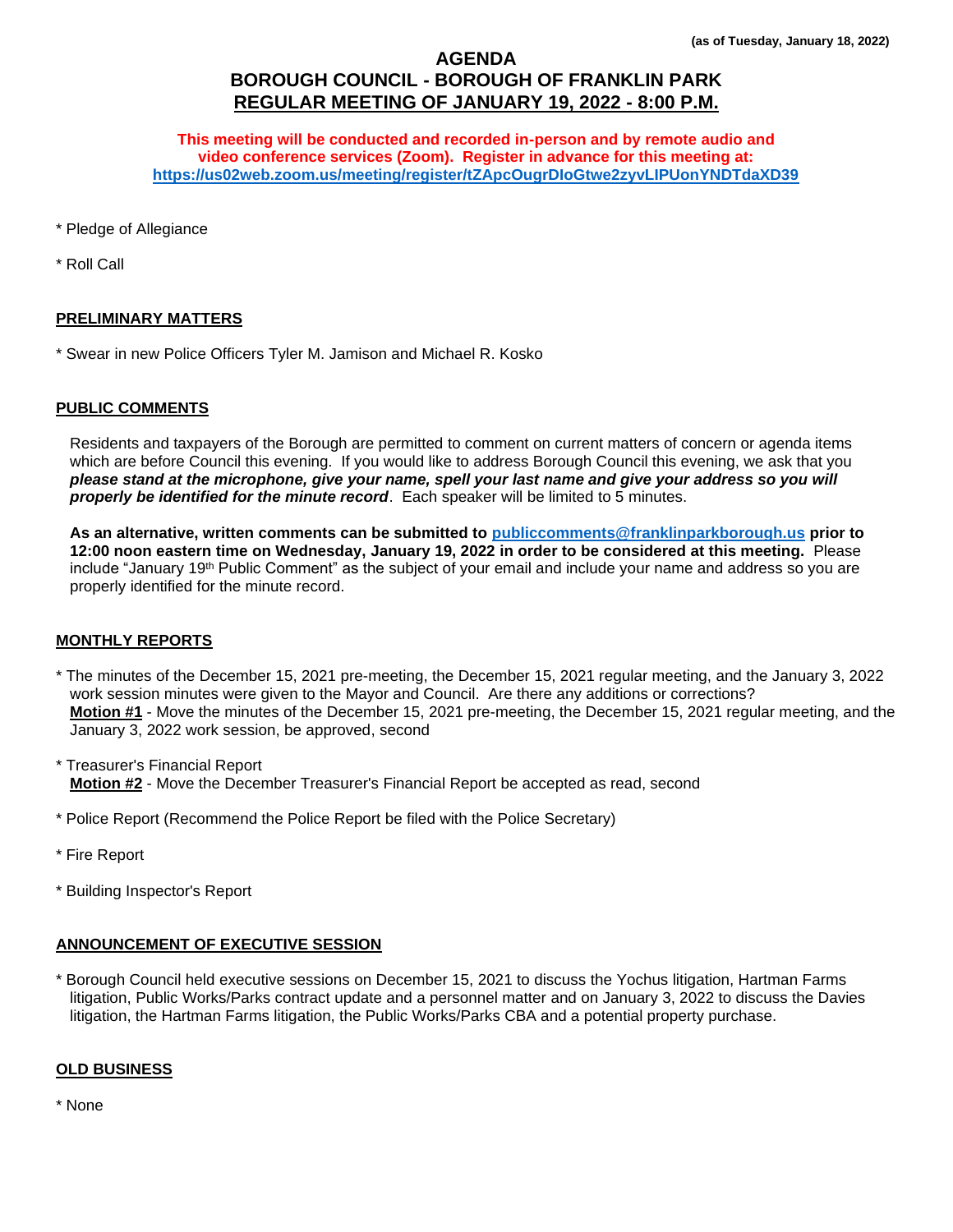### **NEW BUSINESS**

- \* **Motion #3** Move Council authorize the payment of the bills, which have been reviewed and approved since the last meeting, second
- \* **Motion #4** Move the Set-Aside Agreement in the amended amount of \$2,327,730.00 for the Deerfield Estates Plan Phase I, be reduced by \$378,770.00 leaving a balance of \$1,948,960.00, in accordance with the letter from Lennon, Smith, Souleret Engineering, Inc. dated December 15, 2021, second
- \* **Motion #5** Move to acknowledge receipt of the Borough Engineer's letter dated January 12, 2022 and to deny the request made by Rolling Lambert Building Company for the Borough to accept the dedicated public improvements in the Oak Grove Subdivision Plan, second
- \* **Motion #6** Move the cash bond in the amount of \$23,700.00 being held for the Oak Grove Plan of Lots, be reduced by \$11,250.00 leaving a balance of \$12,450.00, in accordance with the letter from Lennon, Smith, Souleret Engineering, Inc. dated January 12, 2022, second
- \* **Motion #7** Move to deny the request made by Rolling Lambert Building Company for the Borough to release the Cash Bond in the amount of \$3,720.00 being held under the Improvement Construction Agreement for E&S control, second
- \* **Motion #8** Move to authorize advertising for bids for Trucking Services, second
- \* **Motion #9** Move the Treasurer's office be authorized to prepare a check in the amount of \$86,215.25 payable to Northland Library for the first quarter payment of 2022, second
- \* **Motion #10** Move the Borough accept the Phase I deliverables provided by Herbert, Rowland & Grubic, Inc. (HRG) for planning services for the Multi-Municipal Comprehensive Plan for the Borough and Ohio Township, and that HRG proceed with Phases II and III as defined in the Scope of Services in the previously approved August 18, 2021 Agreement, second
- **Motion #11** Move to accept the Proposal from the Audubon Society of Western Pennsylvania for the Mel Lubert Nature Preserve Conservation Plan in Old Orchard Park, at a total cost of \$12,785.00, to include an inventory of existing conditions with an emphasis on flora and fauna, identifying opportunities and management recommendations and providing additional resources to support plan implementation, second
- **Motion #12** Move to approve the Agreement with Paylocity at an estimated cost of \$13,716.00 per year, based on the number of employees each month, to include timekeeping, bi-weekly payroll processing, year-end fees associated with W2/1099 preparation and one-time set up fees, second
- **\* Motion #13** Move to ratify the promotion of Nicholas D. Schultz to the position of Parks Laborer, at a rate of \$25.66 per hour, effective January 17, 2022, second

#### Summarize Resolution No. 1287-2022

- **Motion #14** Move to adopt Resolution No. 1287-2022 resolving that at a future meeting the Borough Council will consider an amendment to the Borough Zoning Ordinance and to invoke the pending Zoning Ordinance doctrine, second
- \* **Motion #15** Move to approve the Right of Way Agreement between the Borough and the Pennsylvania Power Company for the installation of a new electrical service for the Lenzner/O'Keefe Memorial in Linbrook Park on Big Sewickley Creek Road, Parcel ID No. 1343-K-00083-0000-01, second

### Summarize Resolution No. 1288-2022

**Motion #16** - Move to adopt Resolution No. 1288-2022 approving, adopting and placing into immediate effect, the updated Emergency Operations Plan of Franklin Park Borough dated January 2022, second